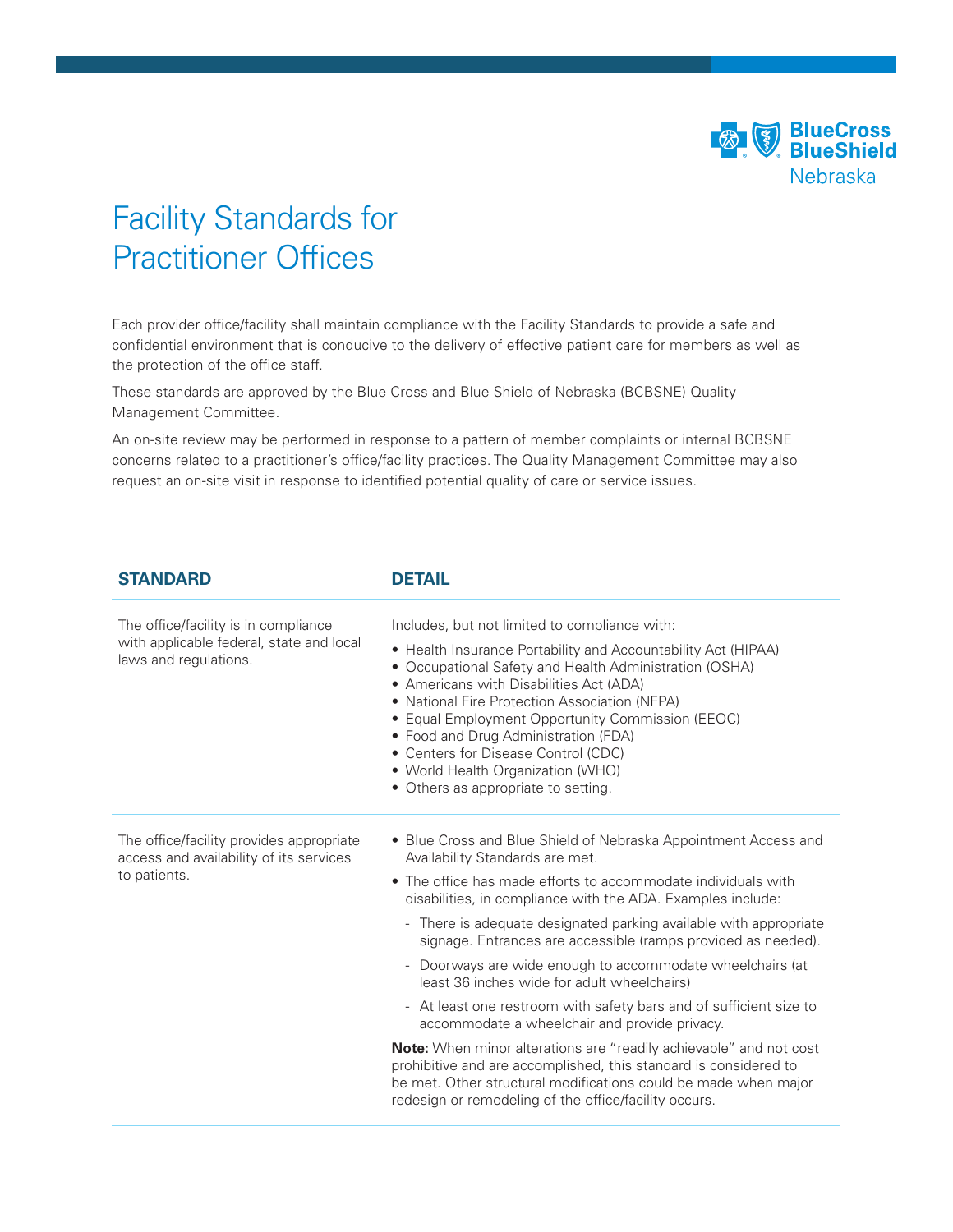| Patient examination, consultation and<br>waiting areas are designed to ensure<br>patient safety, comfort and privacy.                                                                                                                                      | • Patient examination and consultation rooms are private rooms<br>with doors that close and provide adequate space for patient<br>examination.<br>• There is a waiting area separate from the patient examination area.<br>• There is at least one restricted access patient restroom.                                                                                                                                                                                                                                                                                                                                                                                                                                                                                                                                                                                                                                                                        |
|------------------------------------------------------------------------------------------------------------------------------------------------------------------------------------------------------------------------------------------------------------|---------------------------------------------------------------------------------------------------------------------------------------------------------------------------------------------------------------------------------------------------------------------------------------------------------------------------------------------------------------------------------------------------------------------------------------------------------------------------------------------------------------------------------------------------------------------------------------------------------------------------------------------------------------------------------------------------------------------------------------------------------------------------------------------------------------------------------------------------------------------------------------------------------------------------------------------------------------|
| Health care services are provided<br>under the direction of a recognized<br>health care professional who must<br>accept responsibility for the health<br>care provided by the organization<br>and be licensed in accordance with<br>applicable state laws. | Health care services are provided under the direction of one of the<br>following licensed health care professionals:<br>• Doctor of medicine or osteopathy (MD/DO)<br>• Doctor of dental surgery or dental medicine (DDS/DMD)<br>• Doctor of podiatric medicine (DPM)<br>• Doctor of chiropractic (DC)<br>• Advanced practice registered nurse (APRN) or Physician's Assistant<br>(PA) practicing in compliance with state law and regulation<br>• Licensed clinical behavioral health professional in a behavioral<br>health setting.                                                                                                                                                                                                                                                                                                                                                                                                                        |
| The basic human rights of individuals<br>are recognized and maintained.                                                                                                                                                                                    | • Patients are treated with respect, consideration and dignity.<br>• Patients are provided with appropriate privacy.<br>• When the need arises, reasonable attempts are made to<br>communicate in the language or manner primarily used by<br>patients, so that patients can understand their diagnosis, treatment<br>options, prognosis and treatment plan.<br>• Patients (or legally authorized representatives) are provided, to the<br>degree known, information concerning their diagnosis, evaluation,<br>treatment and prognosis.<br>• Patients are given the opportunity to participate in decisions<br>involving their health care, except when such participation is<br>contraindicated, for medical reasons.<br>• Information is available to patients and staff about the credentials<br>of the healthcare professionals involved in their care, fees for<br>services, payment policies and the right to refuse treatment or<br>change providers. |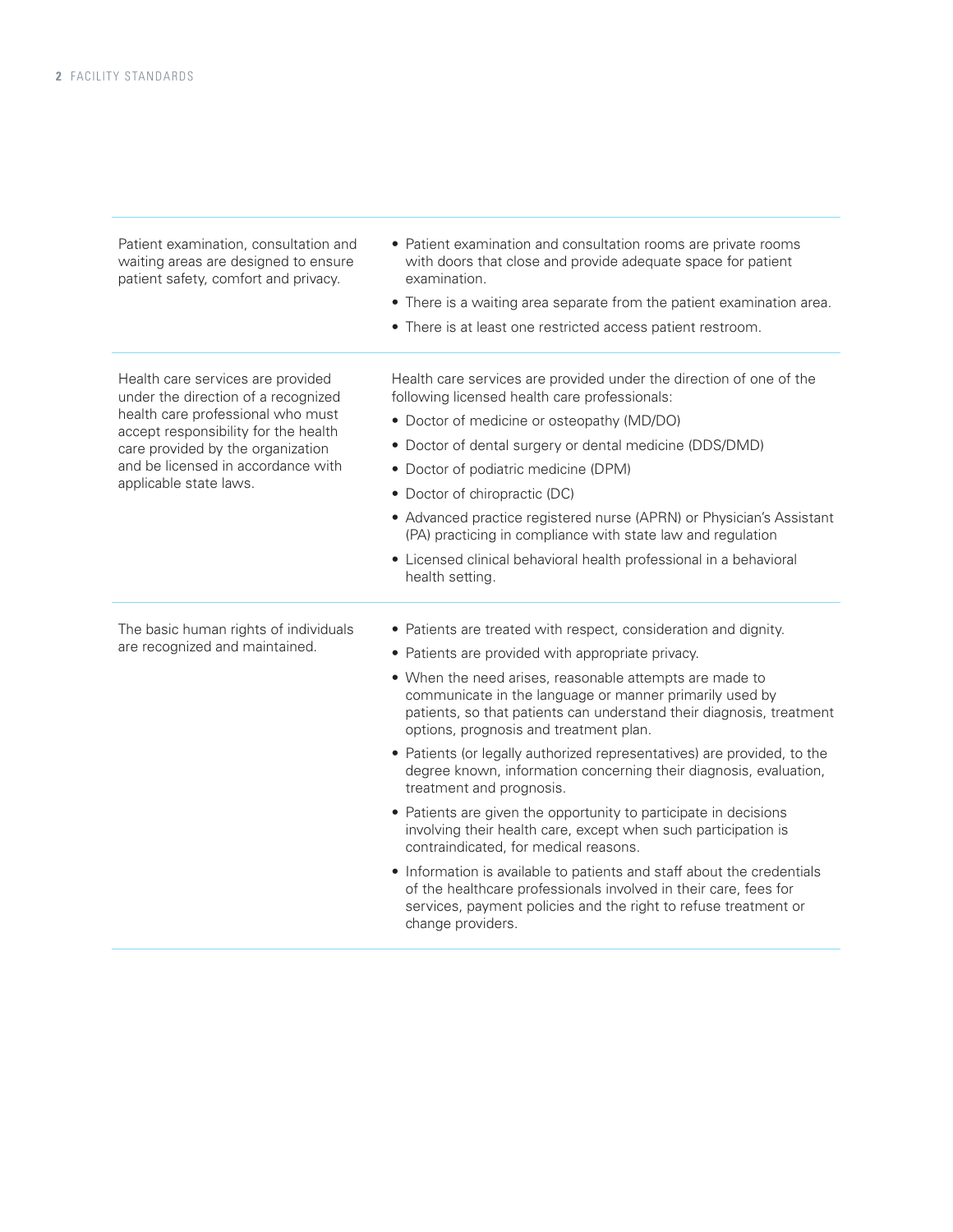The office/facility is operated in a manner that ensures high quality health services. • There is an individual or governing body designated to provide administrative and/or medical direction and oversight of the operations of the office/facility. • The designated administrative individual or governing body addresses and is fully and legally responsible, either directly or by appropriate professional delegation, for the operation and performance of the office/facility. • There is a written policy and procedure in place that requires review of the credentials of each employee and there is enough information to support that the health care practitioners have the necessary knowledge, training and licensure(s) to provide such care within the scope of their particular license. • The office/facility has adequate oversight of all major contracts or arrangements affecting the patient care provided under its auspices and ensures that services are provided in a safe and effective manner. The office/facility provides high-quality health care services in accordance with the principles of professional practice and ethical conduct. • All personnel assisting in the provision of health care services are appropriately qualified and supervised and are available in sufficient numbers for the care provided. • Health care provided is consistent with current standards of care. • Medication reconciliation is performed. • The organization implements a process to identify the correct site and correct service that is to be performed and involves the patient in the process. • When clinically indicated, patients are contacted as quickly as possible for follow-up regarding significant problems and/or abnormal findings. • When the need arises, the organization assists patients with the transfer of their care from one health care professional to another. • There is adequate and timely transfer of information when patients are transferred to other health care professionals. • If applicable, the organization defines pediatric patients and has policies addressing the care provided and ensuring a safe environment through the provision of adequate space, equipment, supplies, medications and personnel.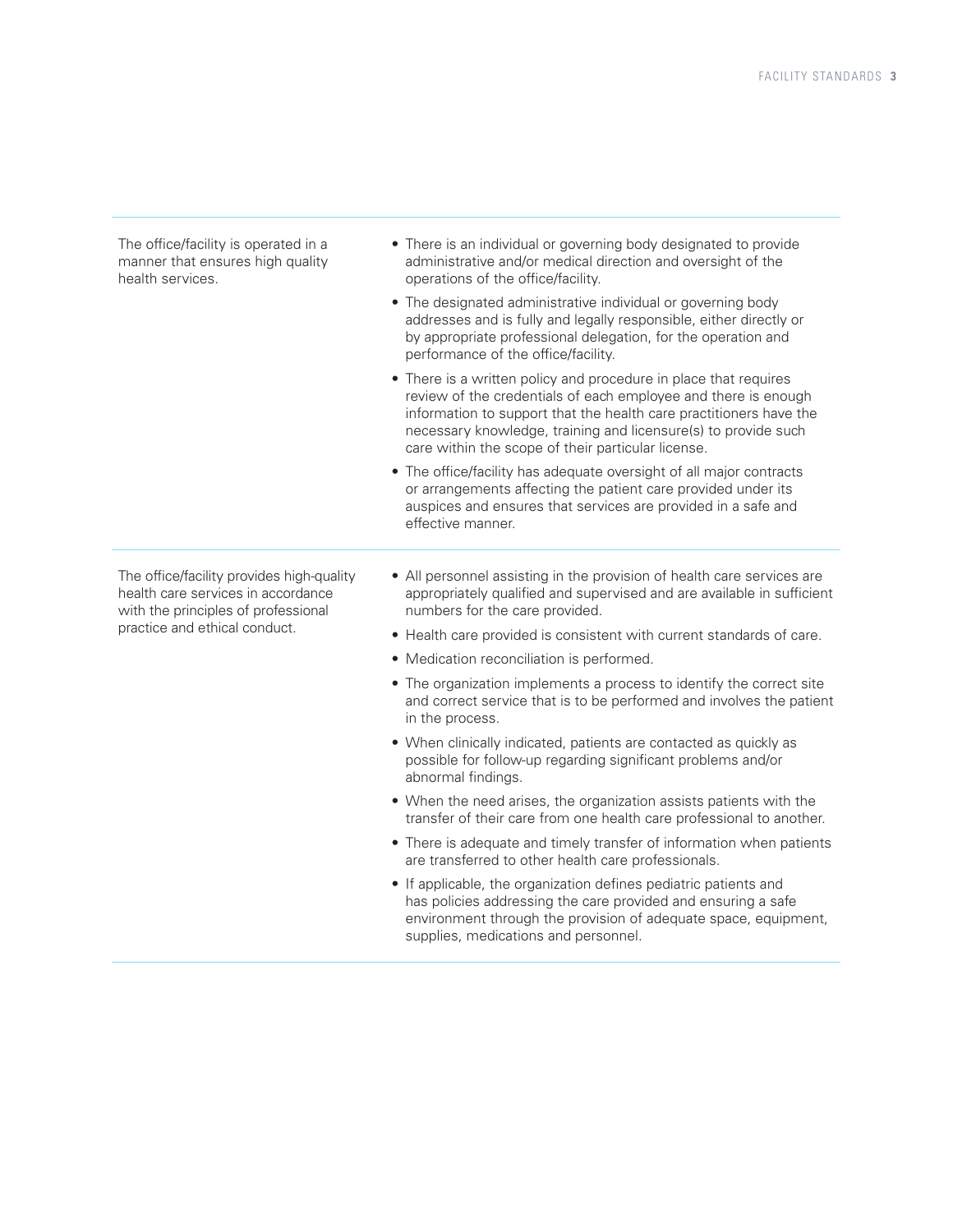The office/facility maintains ongoing programs designed to prevent and control infections and communicable diseases and to provide a sanitary environment of care.

- The organization has a program for identifying and preventing infections, maintaining a sanitary environment and a mechanism for notifying appropriate health authorities of reportable conditions.
- The infection prevention and control program include documentation that the organization has considered, selected and implemented nationally-recognized infection control guidelines (CDC, WHO, OSHA).
- The organization adheres to professionally accepted standards of practice, manufacturer's recommendations and state and federal guidelines, including, but not limited to, those related to the cleaning, disinfection and sterilization of instruments, equipment, supplies and implants.
- A sharps injury prevention program must be present in the organization to include orientation, education and sharps disposal procedures.
- A safe environment for treating patients, including adequate safeguards to protect the patient from cross-infection, is assured through the provision of adequate space, equipment, supplies and personnel.
- Policies are in place for the isolation or immediate transfer of patients with a communicable disease.
- Infectious materials are discarded separately in containers identified as "Bio- hazardous Materials". There is a procedure for appropriate end disposal of such Bio-hazardous waste.
- Reprocessing of single-use devices must comply with FDA guidelines and the devices must have been cleared under the FDA 510(k) process.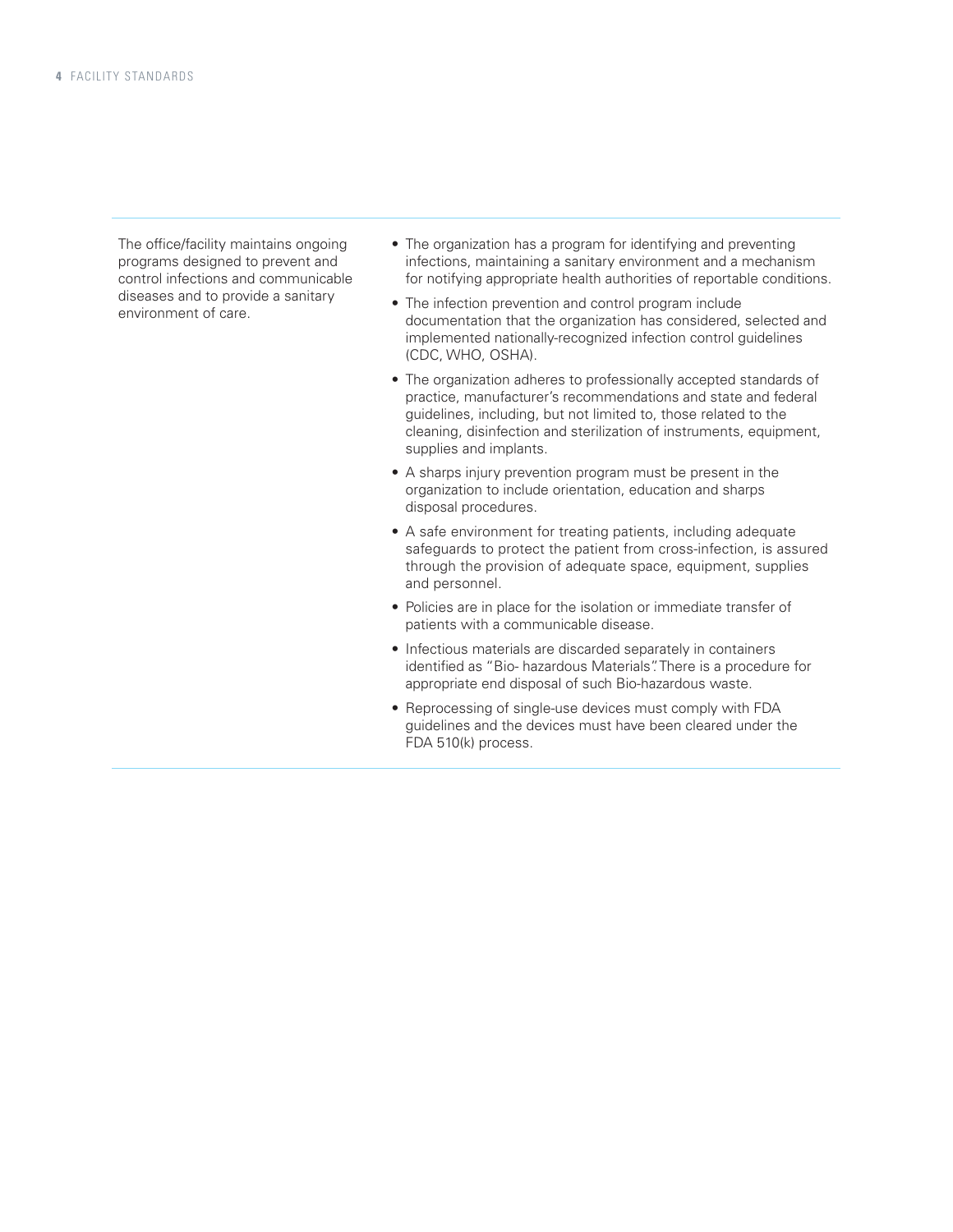The office/facility has established policies and procedures to ensure a safe and secure environment of care and appropriate response to environment of care emergencies.

- The organization's safety program addresses the environment of care and the safety of patients, staff and others and meets or exceeds local, state, or federal safety requirements.
- The office/facility is in compliance with local and state building codes, including NFPA Life Safety Code.
- The organization has a comprehensive written emergency and disaster preparedness plan to address internal and external emergencies, including participating in community health emergency or disaster preparedness, when applicable. The written plan must include a provision for the safe evacuation of individuals during an emergency, especially individuals who are at greater risk.
	- Appropriate fire safety measures are in place, including a fire plan, evacuation route map, currently inspected and tagged fire extinguishers, clearly marked exits and a fire detection system.
	- There is an established Severe Weather Plan and designated shelter areas.
- Policies and procedures exist to address manufacturer or regulatory agency recalls related to medications, medical equipment and devices and food products.
- There are policies and procedures in place to address the safe handling of hazardous materials and management of spills or exposures.
- There is a system in place for inspecting expiration dates on drugs and supplies and removal of those products from inventory and return to manufacturer or disposal, in accordance with local, state and federal guidelines.
- Controlled drugs and substances are secured in a locked area with limited access and are accounted for with a documentation/logging system.
- Prescription pads are secured and controlled to prevent unauthorized access. Pre-signed and/or postdated prescription pads are prohibited.
- There is a system to secure all sample drugs and supplies. Samples are labeled and written instructions provided to the patient on how the sample product is to be used. There is documentation in the medical record to reflect samples dispensed to each patient.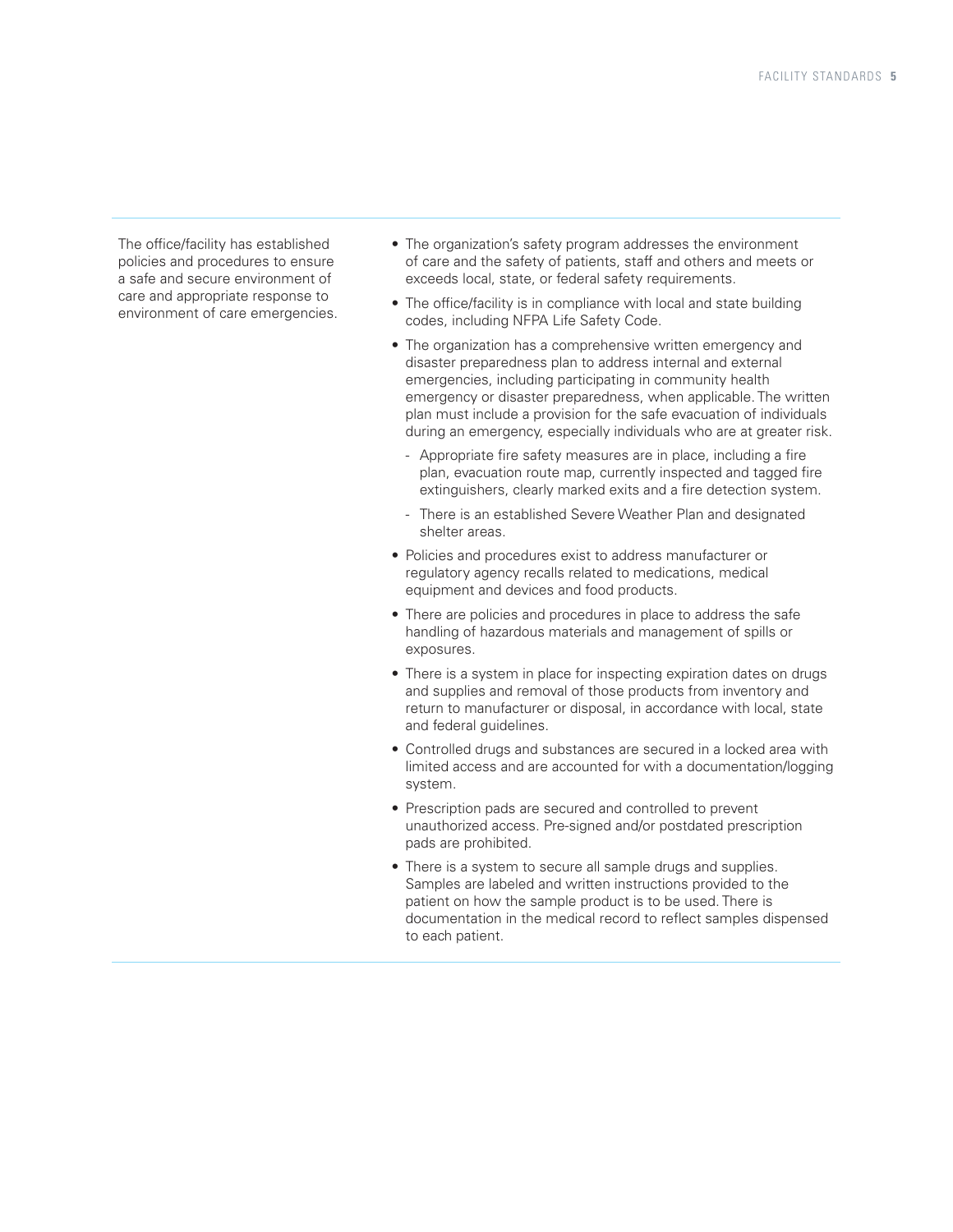The office/facility has procedures and supplies to effectively manage medical emergencies.

- The facility has a written policy and procedure in place to evaluate and manage medical emergencies, including stabilization and transfer, if appropriate.
- As appropriate to practice and population served:
	- Staff are available on-site and qualified to provide Basic Life Support (BLS), during all hours of operation, as evidenced by current certifications.
	- A minimum of two staff persons must be on the premises, one of whom shall be either a licensed physician or a licensed health care professional as long as a patient is present who has not been discharged from supervised care.
	- The following equipment and staff trained in its use, are available on-site during all hours of operation:
		- Oxygen, tubing and masks
		- Respiratory rescue equipment such as airways and/or Ambu-bag
		- Working telephone to call 911

Laboratory services meet the needs of the patients and are provided in accordance with ethical and professional practices, regulatory guidelines and legal requirements.

- The laboratory work space is separate from the patient areas and waiting areas and there is enough space, equipment and supplies provided to perform the volume of work with optimal accuracy, precision, efficiency and safety.
- The laboratory meets the requirements for waived tests under Clinical Laboratory Improvement Amendments (CLIA) (part 493 of Title 42 of the Code of Federal Regulations) if it performs its own laboratory services, performs only waived tests and has obtained a certificate of waiver and/or has procedures for obtaining laboratory services from a certified laboratory in accordance with CLIA if it does not perform its own laboratory services.
- Staff performing tests have adequate training and competence to perform the tests.
- The organization has a policy/process that ensures that test results are reviewed appropriately by the ordering physician or another privileged provider and results are documented in the clinical record.
- Established procedures are followed in obtaining, identifying, storing and transporting specimens and for disposal of specimens after testing is completed.
- Organizations that receive/store/issue blood and blood products for transfusion or human cells or tissues for transplantation must have written protocols for handling, maintenance and storage, consistent with those of a nationally-recognized authority, such as the American Association of Tissue Banks or the FDA.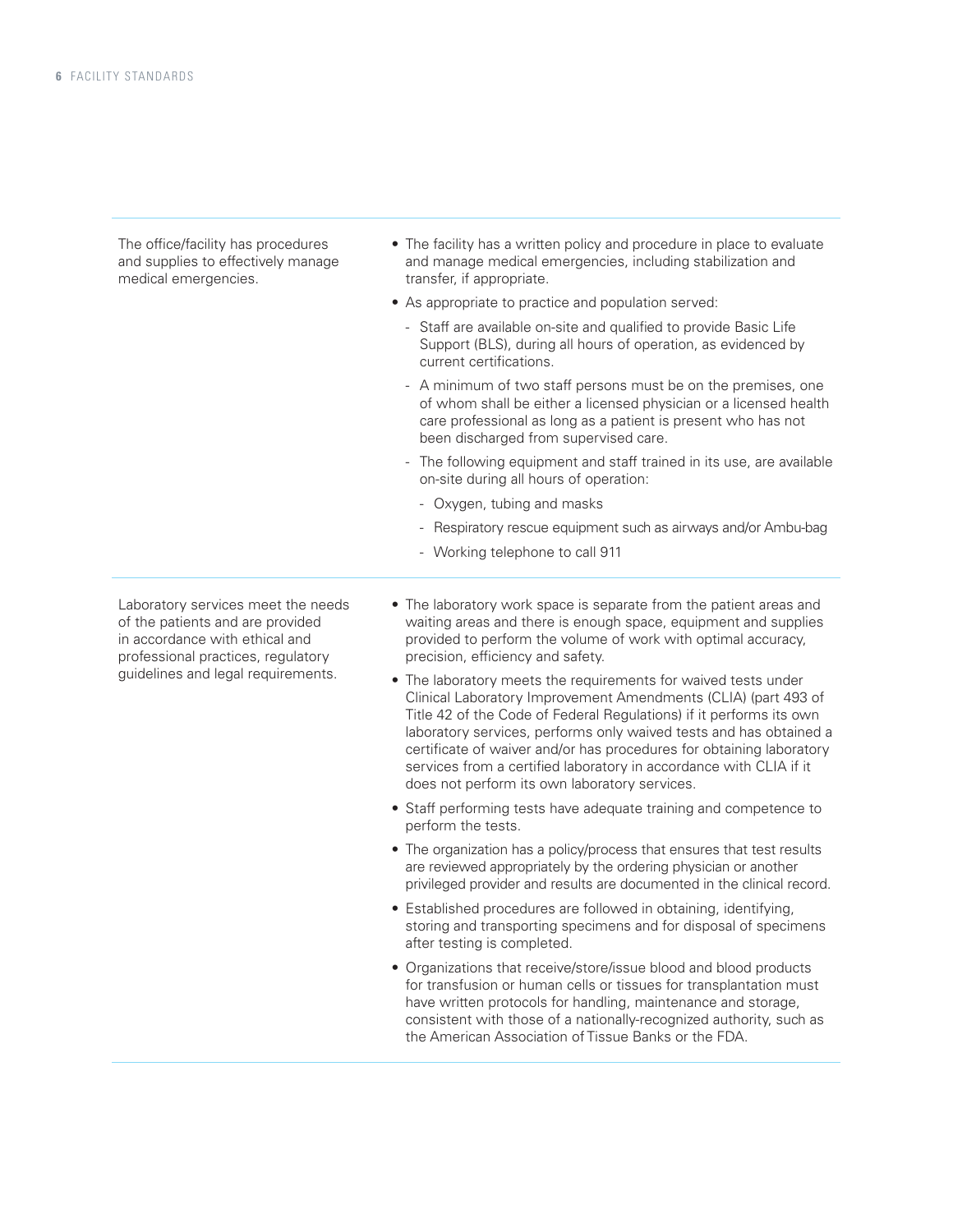Radiology/Imaging services are provided in accordance with ethical and professional practices, regulatory guidelines and legal requirements.

- There is current "state registration of radiation generating equipment" available for review.
- There is evidence of routine inspection, calibration and maintenance of the imaging equipment, in compliance with manufacturer's recommendations and regulatory guidelines
- The radiology space is separate from the patient areas and waiting areas and there is sufficient space, equipment and supplies provided to perform the volume of work with optimal accuracy, precision, efficiency and safety.
- Policies that address the safety aspects of the imaging services include, but are not limited to:
	- o Proper warning signs are in place, alerting the public and personnel to the presence of hazardous energy fields, emphasizing concern for particularly susceptible individuals, including pregnant females and precautions for metallic/ magnetic substances for individuals undergoing MRI.
	- Regulation of the use, removal, handling and storage of potentially hazardous materials.
	- Precautions against electrical, mechanical, magnetic, ultrasonic, radiation and other potential hazards.
	- Proper shielding where radiation, magnetic field and other potentially hazardous energy sources are used.
	- Monitoring devices or processes to ensure the safety of all personnel who might be exposed to radiation, magnetic fields, or otherwise harmful energy; if radiation exposure is not monitored, documentation exists within the organization to support this decision.
	- Instructions to personnel in safety precautions and in dealing with accidental hazardous energy field exposure.
- Health care professionals providing imaging services and/or interpreting results have appropriate training and credentials.
- Authenticated, dated reports of all examinations performed are made a part of the patient's clinical record and there is a policy that addresses storage and retention of diagnostic images.